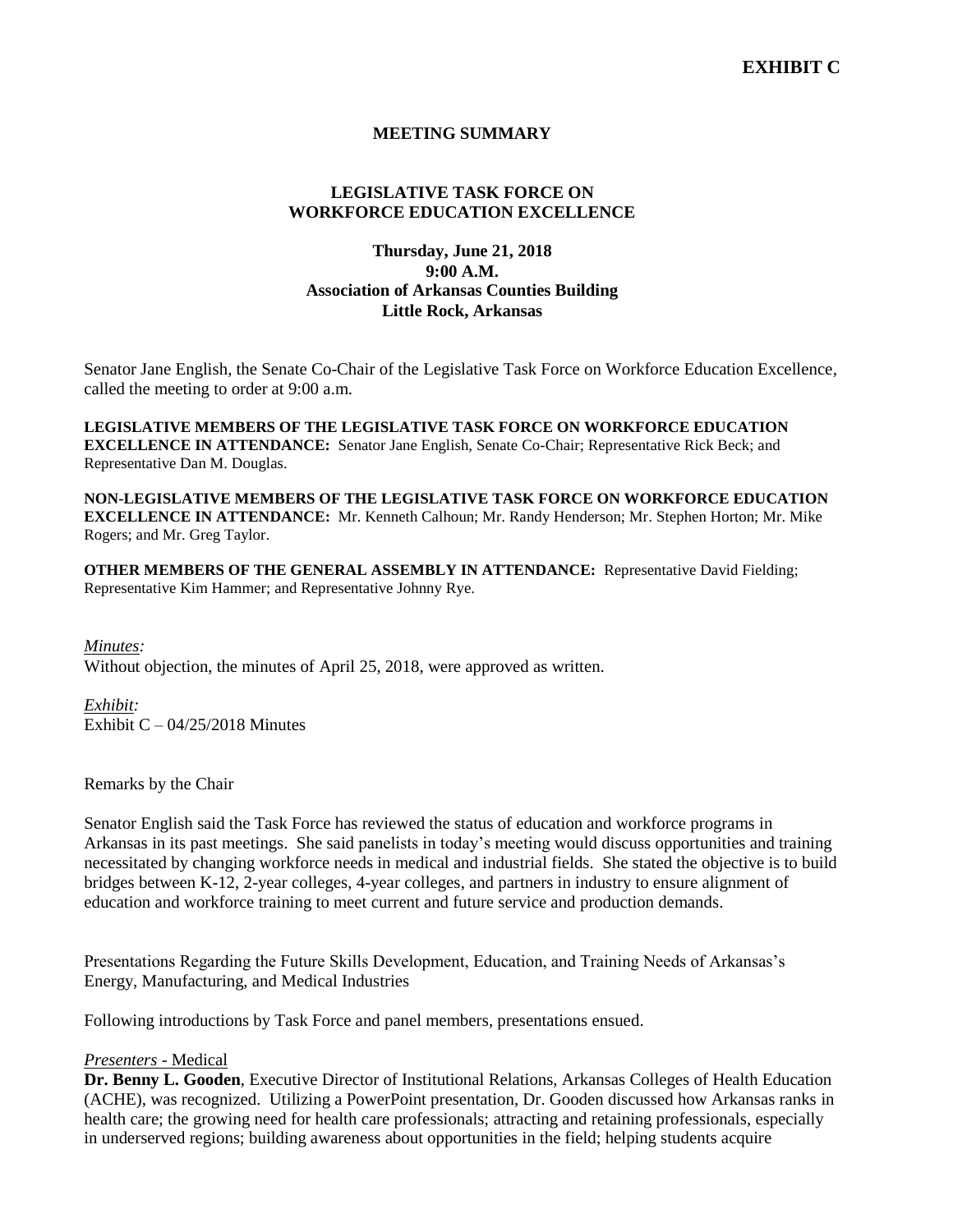Meeting Summary **EXHIBIT C** Thursday, June 21, 2018 Page 2 of 5

necessary skills; the results of an Occupational Needs Study; and the mission of ACHE. Dr. Gooden also provided a comprehensive report on the Arkansas College of Osteopathic Medicine in Fort Smith, Arkansas.

#### *Issues Included in the Discussion:*

- importance of a needs assessment,
- partnerships with undergraduate programs,
- use of private funding, and
- **P** program admission and retention.

#### *PowerPoint Presentation:* ACHE Needs and Responses

**Ms. Chanda Chacon**, Chief Operating Officer and Executive Vice President, Arkansas Children's, was recognized. Ms. Chacon commented on Arkansas not doing well in the area of child health and well-being; it ranks 45<sup>th</sup> in the nation. She discussed the statewide presence of Arkansas Children's; and remarked that it needs to make sure health outcomes are achieved with its recently created network of care. She stated the most profound way to achieve outcomes is through its workforce, and Arkansas Children's puts an emphasis on being a great employer. She said, while there is clearly a shortage of nurses and physicians, opportunities also exist for employment and careers in health care that do not require a 4-year degree, *i.e.*, pharmacy technician, radiology technician, certified medical assistants, as well as other non-clinical administrative and skilled employees. She noted that of the 100 jobs Arkansas Children's currently has open in Little Rock, 64% do not require a 4-year degree: 22% require high school graduation and 42% require an associate's degree.

#### *Issues Included in the Discussion:*

- $\triangleright$  successful programs in other states that are helping to develop a workforce,
- $\triangleright$  reaching into schools in the Little Rock area,
- $\triangleright$  differences between certified medical assistants and certified nurse assistants,
- $\triangleright$  providing clinical training sites throughout the state,
- $\triangleright$  level of tuition assistance provided by Arkansas Children's,
- $\triangleright$  employers referring employees to training programs,
- $\triangleright$  high school counselors referring students to training programs, and
- $\triangleright$  differences between medical assistants and Licensed Practical Nurses.

### *Presenters -* Energy

**Mr. Bruce Rew**, Vice President of Operations, Southwest Power Pool, was recognized. Mr. Rew presented an overview of Southwest Power Pool (SPP), which manages the electric transmission grid in the central United States, ensuring that generation is reliably dispatched and economically delivered. He said in order for this to be accomplished, the SPP staffs over 100 engineers, primarily electrical engineers, who constantly study the electrical system. He said SPP also needs a strong computer system to receive data from its members on a real-time basis, and huge databases to collect and analyze the data. Mr. Rew explained that four out of five SPP employees have technical, IT, or professional degrees; one out of five do not, with the majority of the latter operating the grid. He said non-degreed positions are very technical, skilled positions that require a lot of training. He said SPP will hire skilled, non-degreed people, who show technical aptitude to enter its training program. He emphasized the importance of STEM (Science, Technology, Engineering, Mathematics) education in high school.

### *Issues Included in the Discussion:*

- o status of the workforce and low turnover rates,
- o hiring locally in Arkansas, and
- o engagement in the STEM process.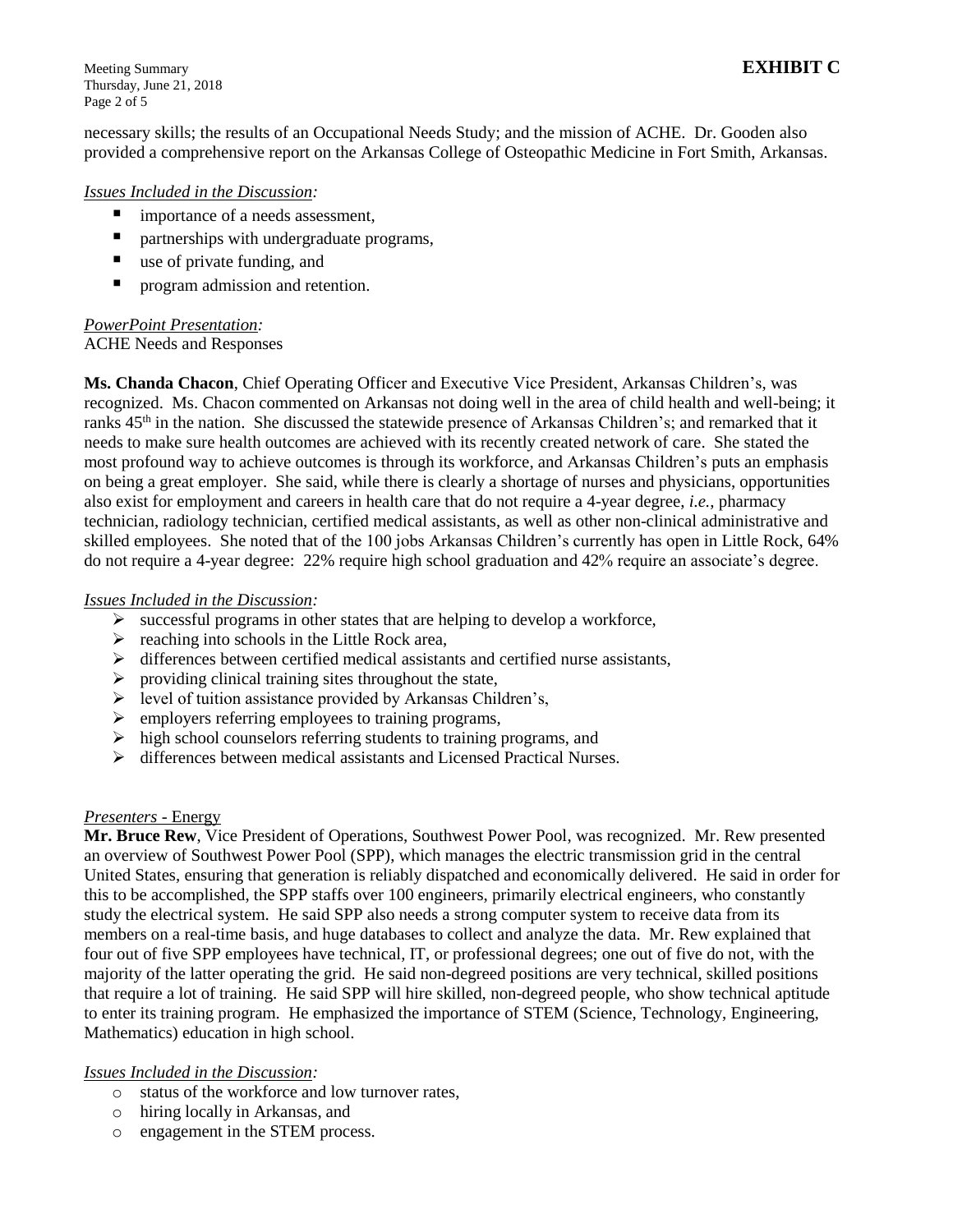**Mr. J. D. Lowery**, Economic Development Manager, Electric Cooperatives of Arkansas, was recognized. Mr. Lowery gave an overview of three broad groups which comprise the Electric Cooperatives of Arkansas: Arkansas Electric Cooperative Corporation (AECC), Arkansas Electric Cooperatives, Inc. (AECI), and 17 electric distribution cooperatives around the state. He noted the rapid pace of change going on in the industry. He said 26% of employees in craft and trade jobs at AECI, and 31% of engineers at AECC are poised to retire over the next seven years; and people are needed to fill those jobs. He commented that between AECC and AECI, there are currently 27 vacant positions, 24 of which do not require a college degree or any experience; and the company is having difficulty filling these positions. He said Arkansas has a shallow pool of engineers and AECC has had to recruit from outside the state. He stressed a STEM education is the future and having Arkansans fill the jobs. Mr. Lowery commented that an increase in the workforce is also needed to deal with issues of cyber security, data-heavy systems, and developing renewable energy sources to meet members' power needs.

# *Issues Included in the Discussion:*

- $\checkmark$  sources from which to recruit engineers,
- $\checkmark$  skillsets needed among the cooperatives,
- $\checkmark$  internship and apprenticeship programs at cooperatives,
- $\checkmark$  participation in statewide events at high schools,
- $\checkmark$  developing programs in K-12 technical centers, and
- $\checkmark$  best programs in state from which to recruit non-degreed employees.

### *Presenters -* Manufacturing

**Mr. Mark DiGirolamo**, Controller, Nucor Steel Arkansas, was recognized. Utilizing a PowerPoint presentation, Mr. DiGirolamo discussed Nucor Steel-Arkansas; Nucor Yamato Steel; End Products; Nucor Coast to Coast; Nucor Today; Nucor Footprint; Steel of Yesterday; Steel of Today; Global Leader in Steelmaking Sustainability; Low Unemployment; Specialty Cold Mill Complex – Entry Level; The STEM Challenge; The Nucor Way; Starting early with education dream; looking for Talent in Arkansas; Searching Outside Arkansas; Developing from within Nucor; The Current State; and The Key to Nucor's Success.

### *Issues Included in the Discussion:*

- source of contractors for larger projects,
- \* employees living outside of Arkansas along border states,
- $\div$  tech school work programs in Alabama, and
- high school students lacking sufficient counseling about available opportunities in non-degreed positions.

### *PowerPoint Presentation:*

Nucor Steel Arkansas

**Mr. Greg Taylor**, Training and Development Leader, Georgia-Pacific, and Member, Legislative Task Force on Workforce Education Excellence, was recognized. Mr. Taylor stated that every week in this country 350,000 years of experience walks out the door because of the number of people retiring. He raised questions about whether this number matches the ratio of people wanting to enter the workforce; and what companies can do about this issue. He discussed recruitment, benefits, and retention of employees. Mr. Taylor stressed the necessity of creativity and partnering with the legislature to revamp secondary education to get people in the door. He also commented on giving young adults the opportunity to enter the workforce without the burden of debt.

**Mr. Steve Saucier**, Training and Development Manager, Georgia-Pacific, was recognized. Mr. Saucier shared views about getting people into the system and keeping them there. He said the need is to start talking about *learning* instead of about *training*. He said countries around the world that lead in terms of an educated society today are steeped in a culture of learning. He said resources and money are wasted training people to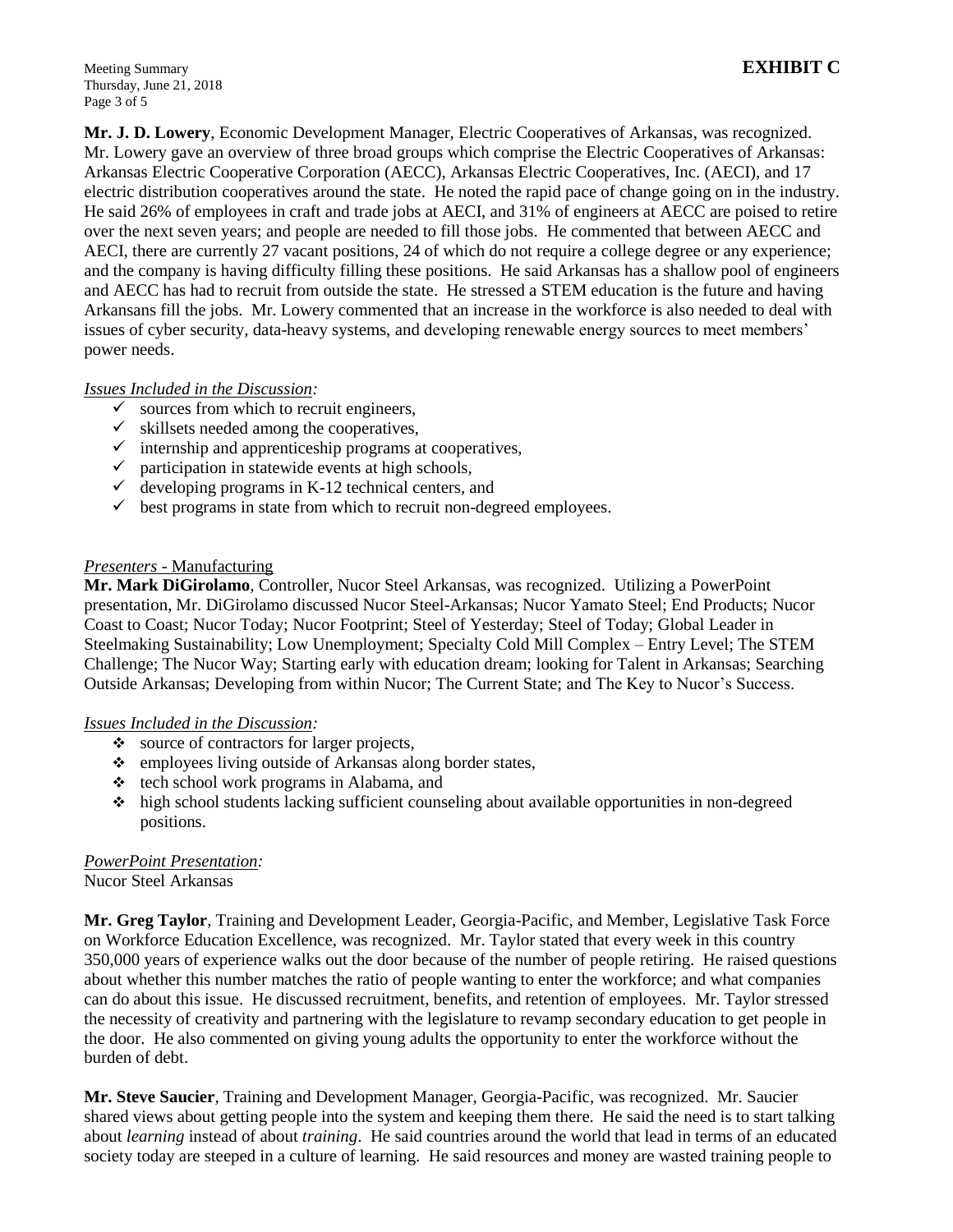Meeting Summary **EXHIBIT C** Thursday, June 21, 2018 Page 4 of 5

fill positions without looking at their capabilities to meet the needs of business. Mr. Saucier's comments on current needs included the following:

- more involvement in education systems from a business standpoint,
- talking more about community college systems emphasizing vocational and technical education,
- start talking at the junior high level about vocational and technical careers,
- put business and leadership people into the classroom to better understand what education looks like today, and differences that can be made with day-to-day involvement in the education of children,
- get away from the idea that we hire people for jobs. He said the people who truly have careers within Georgia-Pacific are those in its mill towns who start at the beginning and work their way up through lines of progression to technically sophisticated jobs,
- bring leadership, principled behavior, and collaborative learning into school systems, and
- start partnerships at the community level.

Following remarks about Georgia-Pacific's involvement with STEM programs in high school and summer internships for teachers and educators, Mr. Saucier concluded with a discussion of disappearing mechanical trades and increasing competition with Europe and Asia. He stated paradigms of the past need to be rethought; and new models for building careers need to be found.

### *Issues Included in the Discussion:*

- importance of having a broad view on this issue,
- importance of having cultural change, and
- whether anything could be added to Arkansas Works to make its work component more effective.

**Mr. Mike Rogers**, Director of Industrial Maintenance and Refrigeration Management, Tyson Foods, Inc., and Member, Legislative Task Force on Workforce Education Excellence, was recognized. Mr. Rogers described some of the transitions he has seen, especially in the food industry, which require production to be quicker, faster, and better to be more competitive. He said this cannot be done without technology. Mr. Rogers discussed getting the future workforce component and the technology needs that young people must have to do the job today. He discussed the challenges the company faces, including automation, special equipment design, fitting the process to the product, equipment asset management, and other variables heavily related to technology. He said the company has to rely on technology; it is not replacing people, it's replacing skillsets. Mr. Rogers stated it takes ten years to develop a skilled employee, an employee who has ability to innovate, work collaboratively, to think, to reason, to be systematic, and to be hungry to learn the necessary skills.

### *Contributor to the Discussion:*

**Dr. Nathan Smith**, Director of Economic Policy, Arkansas Development Finance Authority

### *Issues Included in the Discussion:*

- o thinking about continuous learning,
- o snowballing effect of technology,
- $\circ$  having a multitude of skills coming out of high school to face changing technology,
- o facilitating conversations between legislators, industry, and the community,
- o coming up with better models, better solutions,
- $\circ$  rethinking the skills to bring to children so they can adapt to changing technology,
- o examining stagnant wage growth,
- o "career job" is exceptional; gaining transferable knowledge,
- o encouraging junior high and high school students to become financially literate, and
- o giving entrants a seat at the table from time to time.